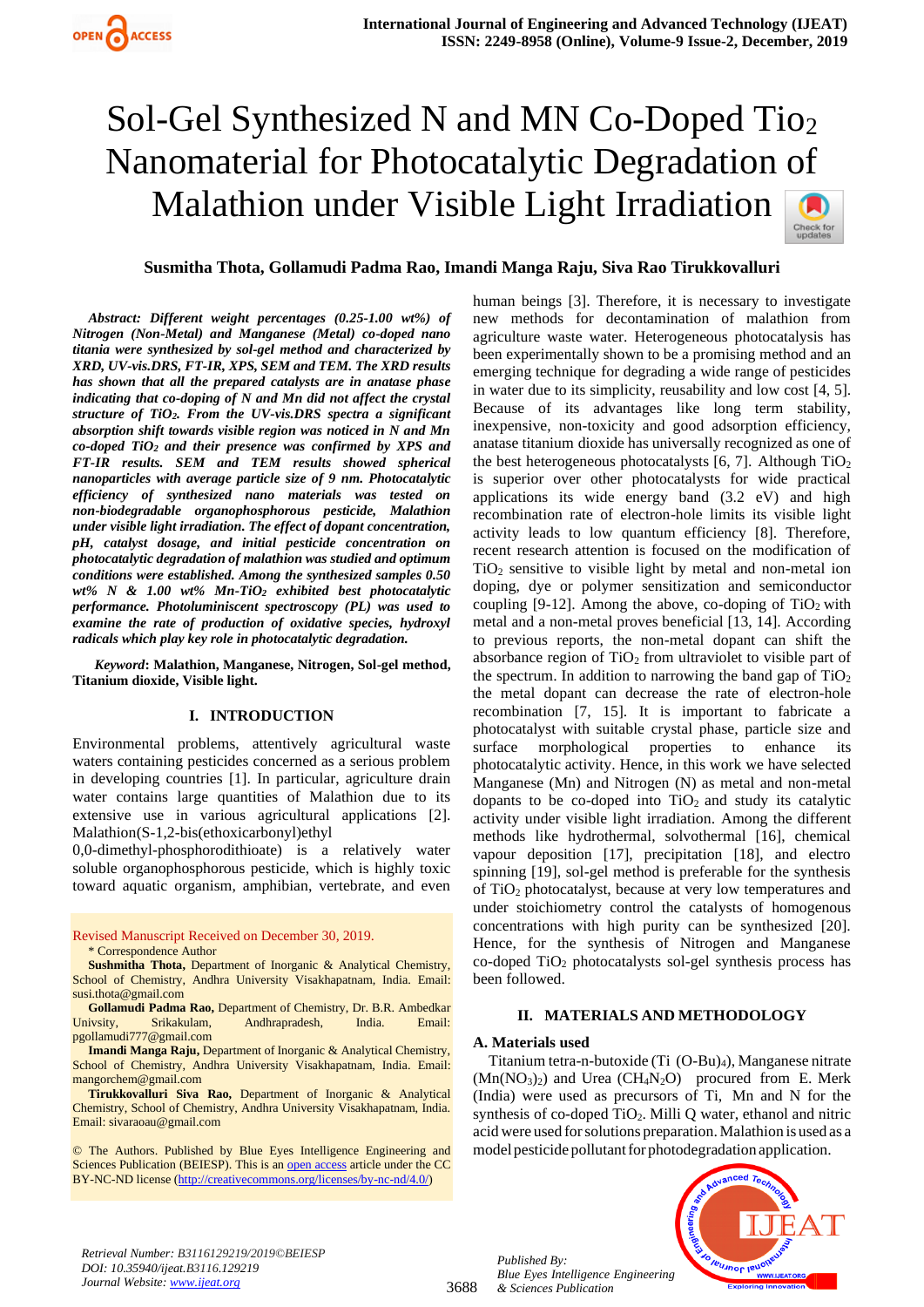All the mentioned chemicals are of analytical grade and used as received without further purification.

# **B. Synthesis of photocatalysts**

A series of  $TiO<sub>2</sub>$  samples were synthesized by co-doping of N and Mn in low-concentration range (0.25-1.00 wt%) along with undoped  $TiO<sub>2</sub>$  using sol-gel method, because high level doping will create many lattice defects, which can acts as electron-hole recombination centres [21, 22]. In this method, desired wt% of N and Mn from their precursors were first dissolved in ethanol and added water. Under vigorous stirring the resultant solution was added drop wise to another solution of Ti(OBu)<sub>4</sub> dissolved in ethanol and acidified with nitric acid. The colloidal suspension obtained was stirred for 90 min and aged for 48 h. The gel obtained was dried in an oven at 70  $\degree$ C, ground and calcined at 400  $\degree$ C for about 5 h. Finally, the homogeneous powder is obtained after well ground using mortar pestle. The undoped  $TiO<sub>2</sub>$  was synthesized in the same process without adding dopant precursors. Details of all the co-doped samples are given in table 1.

**Table.1. Different N and Mn co-doped TiO<sup>2</sup> nanocatalysts.**

| S.No           | Name of the catalyst         | Name assigned to catalyst |
|----------------|------------------------------|---------------------------|
| $\mathbf{1}$   | $0.25$ Wt% N-1.00<br>Wt% Mn  | NMn1                      |
| $\overline{2}$ | $0.25$ Wt% N-0.75<br>Wt% Mn  | NMn2                      |
| 3              | 0.50 Wt% N-0.50<br>Wt% Mn    | NMn3                      |
| $\overline{4}$ | 0.75 Wt% N-0.25<br>Wt% Mn    | NM <sub>n4</sub>          |
| 5              | 1.00 Wt% N-0.25<br>Wt% Mn    | NMn5                      |
| 6              | 1.00 Wt% N-0.50<br>Wt% Mn    | NM <sub>n6</sub>          |
| 7              | $0.50 Wt\% N-1.00$<br>Wt% Mn | NMn7                      |
| 8              | Undoped TiO <sub>2</sub>     |                           |

# **C. Experimental Techniques used for the characterization of photocatalysts**

X-ray Diffraction (XRD) analysis was done by X-Ray diffractometer (model Ultima IV, RIGAKU) using Anod CuK $\alpha$  ( $\lambda$ =1.541A°) radiation with a nickel filter for 2 $\theta$ 

*Retrieval Number: B3116129219/2019©BEIESP DOI: 10.35940/ijeat.B3116.129219 Journal Website[: www.ijeat.org](http://www.ijeat.org/)*

from 20° to 80°. Shimadzu 3600 UV-visible NIR Spectrophotometer with an integrating sphere diffuse reflectance accessory was used to obtain the Diffuse reflectance spectra (DRS) using BaSO<sub>4</sub> as reference scatter. FT-IR spectrometer (Nicolot Avatar 360) was used to record the FT-IR spectra of the samples. PHI quantum ESCA microprobe system using AlKα radiation of 250W X-ray tube as a radiation source with energy of 1486.6 eV, 16 mA  $\times$  12.5 kV was used to record X-Ray photoelectron spectra (XPS) under working pressure lower than  $1 \times 10^{-8}$  Nm<sup>-2</sup>. The Surface morphology and particle size were characterized by scanning electron microscope (SEM) (JSM-6610LV) operated at 20 kV and transmission electron microscope (TEM) (TECNAI FE12) operated at 120 kV. Degradation patterns of malathion was analyzed using UV-vis spectrophotometer (Shimadzu 1601). Hitchi F-7000 fluorescence spectrophotometer was used for the Photoluminescence (PL) measurements of the samples.

# **D. Photocatalytic activity study of catalyst**

Malathion solution containing the catalyst was stirred in dark for 20 min to attain the adsorption-desorption equilibrium on the catalyst surface. Then the solution was exposed to visible light produced from 400W high pressure mercury vapour lamp (Osram, India). At certain regular time intervals, 5 mL samples were collected through 0.45µm Millipore syringe filter. The filtrate was analyzed on spectrophotometer from 200-800 nm. Malathion has a characteristic absorption band at 266 nm [23] and another peak was also observed at 214 nm. However, the rate of degradation was examined by the decay of these bands using UV-vis spectroscopy. The degradation percentage of malathion was calculated from below equation:

# % of Degradation =  $A_0$ - $A_1$  /  $A_0 \times 100$

Where,  $A_o$  and  $A_t$  are initial and final absorbance of malathion solution before and after the degradation time (t), respectively.

# **III. RESULT AND DISCUSSION**

# **A. XRD and TEM Analysis:**

The phase structure of co-doped and undoped  $TiO<sub>2</sub>$  samples after calcinations was determined by XRD patterns and represented in Fig. 1. The XRD patterns observed at  $2\theta = 25.3^\circ$ of high intensity is attributed to  $(101)$  plane of anatase  $TiO<sub>2</sub>$ (JCPDS File no: 21-1272). In addition, 37.7º, 47.9º, 54.1º patterns of intensity represents the (004) (200) (211) crystal planes of anatase  $TiO<sub>2</sub>$ . From XRD patterns it is confirmed that co-doping has no affect on the  $TiO<sub>2</sub>$  crystal patterns and transition of anatase crystal phase was resulted due to calcinations at 400 ºC. There are no characteristic peaks of Mn and N oxides were observed, which indicates that the Mn and N are incarporated into lattice of anatase  $TiO<sub>2</sub>$ . By applying Scherrer formulae to the strongest peak (101) the crystallite size of all synthesized catalysts were calculated and found to be ranging from 9.9 to 11.6 nm.

It was noticed that upon Mn dopant concentration increase, the size of anatase crystallite is slightly decreasing from 12.5 nm for undoped  $TiO<sub>2</sub>$  down to 9.9 nm for  $TiO<sub>2</sub>$  doped with 1.00 wt% Mn. This is may be attributed to increasing metal doping concentration can suppresses the crystal growth [24].

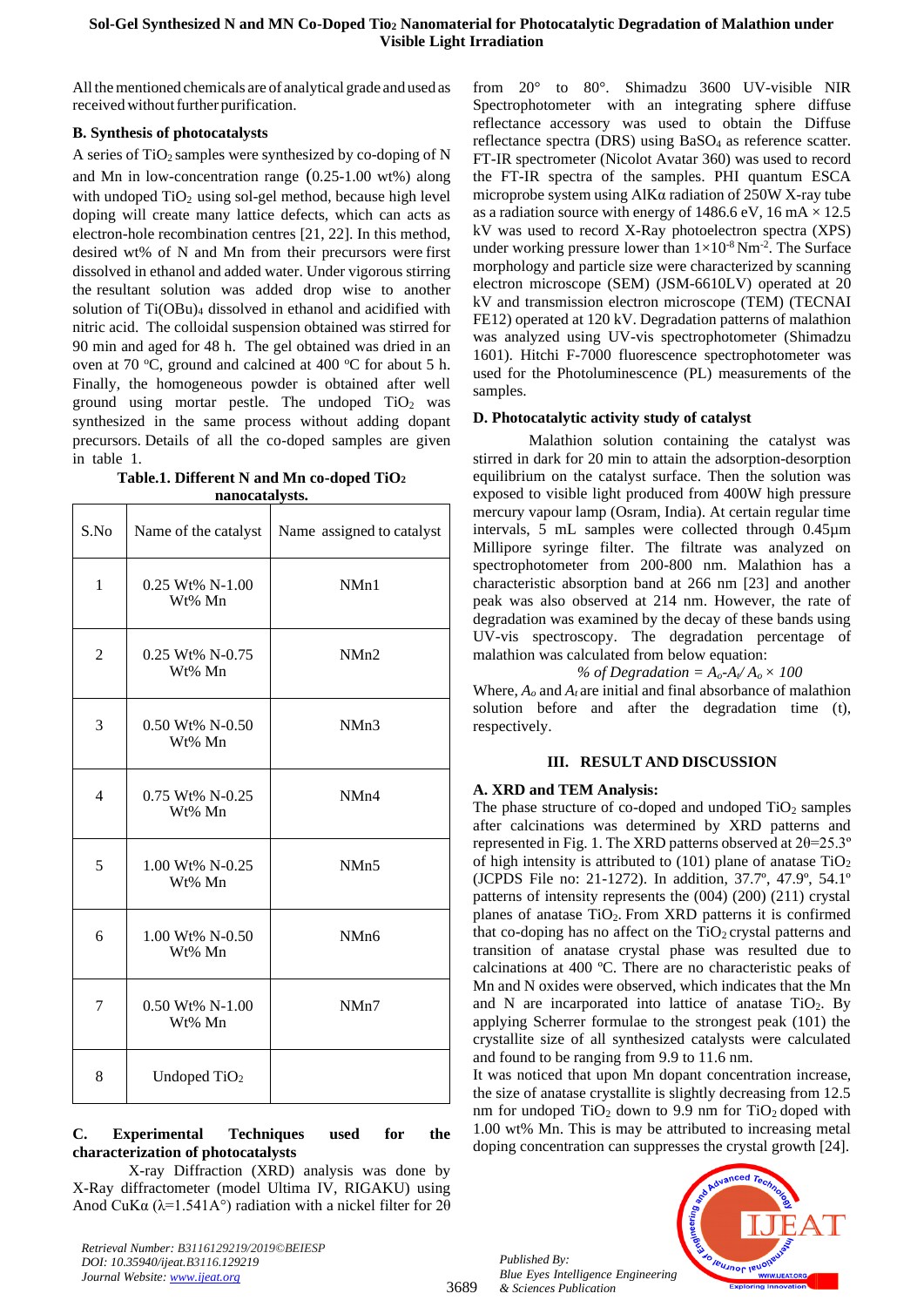

**Fig.1 XRD patterns of undoped and N & Mn co-doped TiO<sup>2</sup> catalysts.**

#### **B. UV-vis DRS Studies**

The UV-vis.DRS spectra of synthesized catalysts are depicted in Fig. 2. It was noticeably found that the absorption band edge of anatase  $TiO<sub>2</sub>$  is shifted towards visible wavelength range due to N and Mn co-doping. Moreover, it is comparatively supported by the calculated band gap energies of all the catalysts using the formula  $E<sub>g</sub> = (1240/\lambda)$  [25]. The calculated band gap  $3.18$  eV of undoped TiO<sub>2</sub> is consistent with the value reported in the literature [26] whereas the co-doped samples values are ranging from 2.87 - 3.10 eV. Among the co-doped catalysts, NMn7 shows less band gap energy (2.87 eV), which has been diminished by 0.31 eV compared to undoped sample. The decreasing in band gap is may be ascribed to the mid-gap band states above valence band of TiO<sub>2</sub> formed by N 2p states. Thus the shift in absorbance from UV to visible region (red shift) caused due to decreased band gap can leads to generate more photo  $e^{\lambda}h^+$ pairs, which favours better photocatalytic degradation efficiency in visible region [27].



**Fig. 2 UV-Vis. DRS spectra of undoped and N & Mn co-doped TiO<sup>2</sup> catalysts.**

#### **C. X-ray Photoelectron Spectroscopic (XPS) Analysis**

Surface composition and oxidation states of N and Mn co-doped  $TiO<sub>2</sub>$  (NMn7) were investigated by XPS. Total survey spectrum and high resolution (HR) spectra of N, Mn, Ti and O are shown in Fig. 3. The existence of  $Ti^{+4}$  state was confirmed by the located binding energies of Ti  $2p_{3/2}$  and Ti  $2p_{1/2}$  components of NMn7 at 459.0 eV and 464.7 eV,

*Retrieval Number: B3116129219/2019©BEIESP DOI: 10.35940/ijeat.B3116.129219 Journal Website[: www.ijeat.org](http://www.ijeat.org/)*

respectively [28]. The deconvoluted peaks of Mn  $2p_{3/2}$  and Mn 2p1/2 found at 644.13eV and 655.72 eV, respectively are correspond to  $Mn^{4+}$  suggesting that  $Mn^{4+}$  is substitutionally replaced Ti in TiO<sub>2</sub> [29]. The binding energy peak found at 399.6 eV is assigned to N 1S, which can be ascribed to the anionic N-in O-Ti-N linkage [30-32]. This shift towards higher binding energy compared to TiN, that appears at ≤397.5 eV may be due to reduced electron density on the nitrogen caused by high electronegetivity of oxygen and it also evident by the observed shift in Ti  $2p_{3/2}$  from 459.05 eV to 459.0 eV in undoped and NMn7 catalysts, respectively [33]. Further, it confirms that nitrogen incorporates and substitutes the oxygen in  $TiO<sub>2</sub>$  lattice. The O 1s peak fitted to two peaks at 530.1 eV and 532.3 eV, which are attributed to lattice oxygen in Ti-O bonds and oxygenated species like Oand OH group that are weakly adsorbed on the surface [34].



**Fig. 3 (a) XPS survey spectrum of NMn7 (b) HR XPS spectra of Mn, O, Ti and N.**

#### **D. SEM and TEM Analysis**

The microstructure analysis of the catalyst NMn7 was carried out by SEM and TEM analysis shown in Fig. 4 and 5(a-b). FESEM image shows small and spherical shaped particles distributed uniformly with less agglomeration whereas undoped  $TiO<sub>2</sub>$  [35] shows randomly shaped and aggregated particles.

*Published By: Blue Eyes Intelligence Engineering & Sciences Publication* 

3690

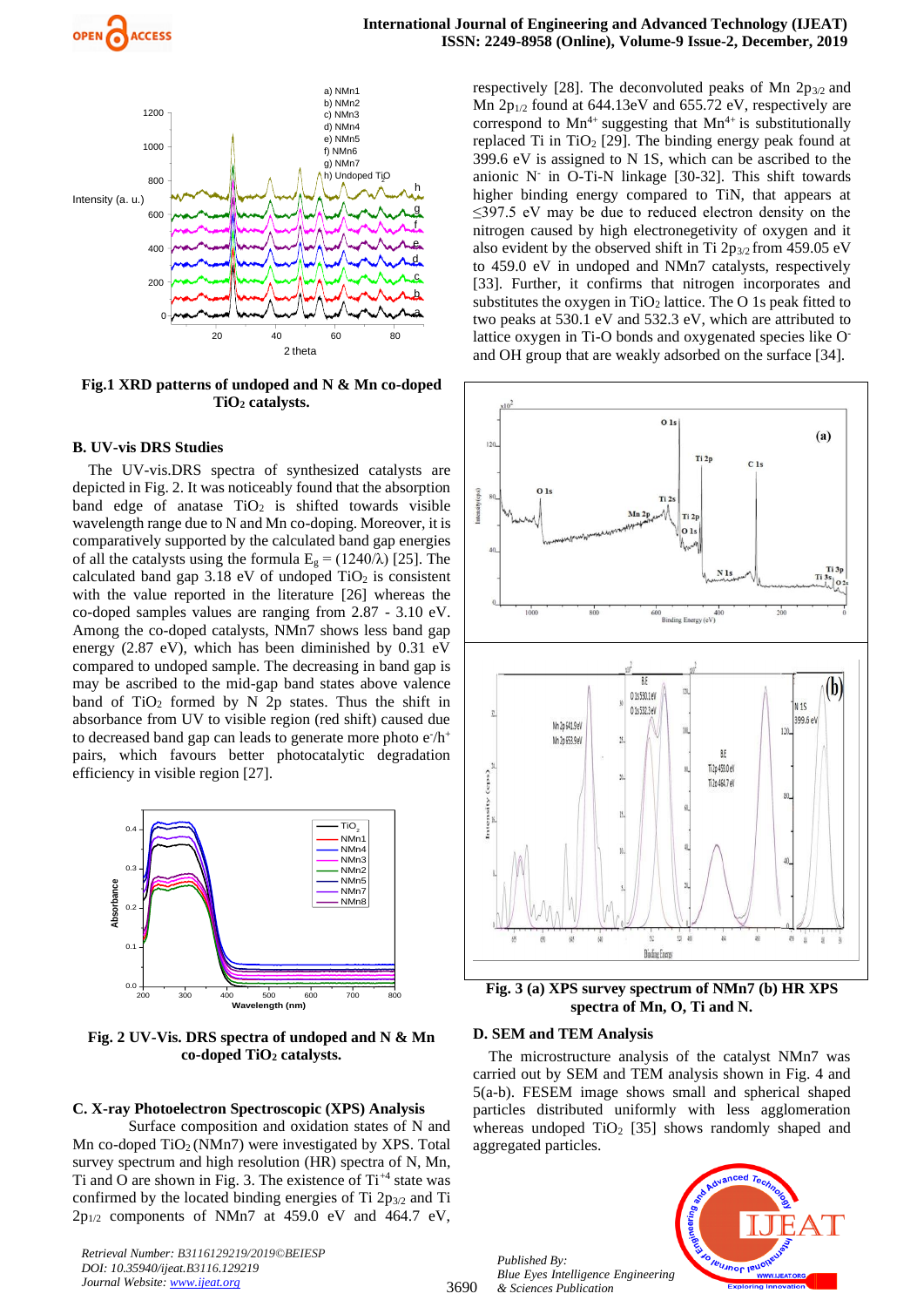# **Sol-Gel Synthesized N and MN Co-Doped Tio<sup>2</sup> Nanomaterial for Photocatalytic Degradation of Malathion under Visible Light Irradiation**

TEM image (Fig.5(a)) showing spherical shaped nanoparticles with average particle size 9 nm. HRTEM image reveals that the NMn7 is completely crystalline, showing well defined lattice fringes with lattice spacing  $3.51 \text{ A}^0$  of (101) planes of anatase TiO<sub>2</sub> [36]. Moreover, the TEM results are congruent to calculated crystallite size of NMn7 from its (101) peak in the XRD pattern. Finally, it confirms that, co-doping of N and Mn into  $TiO<sub>2</sub>$  lattice decreases the particle size of TiO2, which leads to increased surface area and enhances its photocatalytic efficiency.



**Fig. 4 FESEM image of co-doped TiO2 (NMn7).**





**Fig.5 (a) TEM image of NMn7 (b) HRTEM image of NMn7**

# **E. FT-IR Studies**

FT-IR studies further confirmed the incorporation of dopants N and Mn into  $TiO<sub>2</sub>$  lattice. From Fig.6 peaks around 1620-1634 cm-1 and 3351-3450 cm-1 represents the bending and stretching vibrations of adsorbed H2O and O-H, respectively. The Ti-O-Ti stretching frequency band at 513  $cm<sup>-1</sup>$  in undoped TiO<sub>2</sub> is shifted to 525 cm<sup>-1</sup> in NMn7 catalyst showed that incorporation of dopants into  $TiO<sub>2</sub>$  lattice changed the Ti-O-Ti network and created the new interactions as Ti-N and Mn-O, which diminishes the octahedral coordination of Ti ions. The peaks at 1440 cm-1 and  $601.1 \text{ cm}^{-1}$  can be attributed to the Nitrogen and Manganese atoms substitute into  $TiO<sub>2</sub>$  network [37, 38]. Hence, substitutional doping of N and Mn into  $TiO<sub>2</sub>$  lattice by replacing O and Ti, respectively confirmed by FT-IR studies.



**Fig. 6 FT-IR spectra of undoped TiO<sup>2</sup> and co-doped TiO<sup>2</sup> (NMn7)**

# **F. Photo-Luminescent Spectral Studies**

Photoluminiscence technique was performed by taking coumarin as a fluorescent probe to understand the production of ●OH responsible for oxidative degradation of pollutants in water during photocatalytic reaction [39].



*Retrieval Number: B3116129219/2019©BEIESP DOI: 10.35940/ijeat.B3116.129219 Journal Website[: www.ijeat.org](http://www.ijeat.org/)*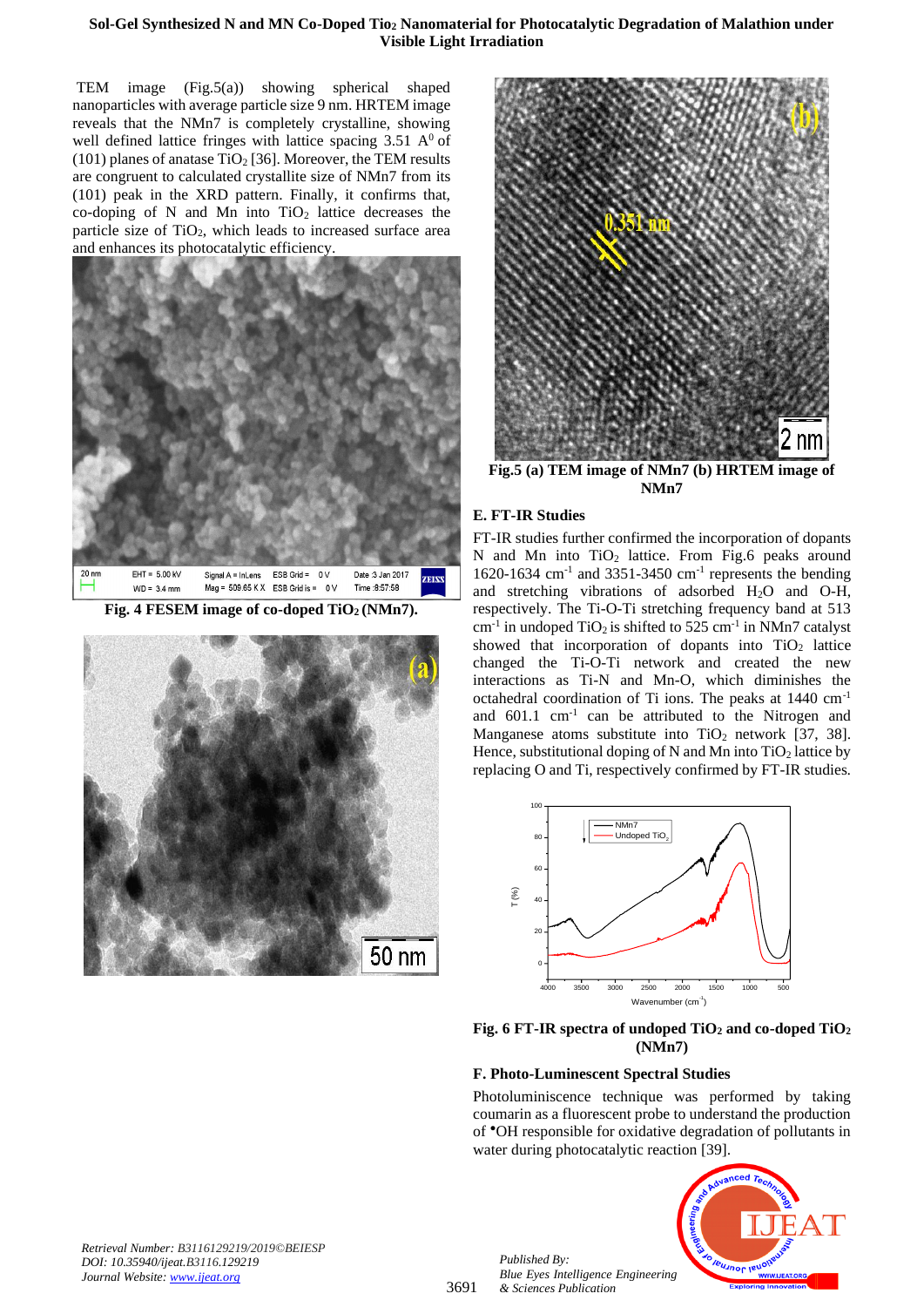

In this technique coumarine solution (10 ppm) contains 0.1g of NMn7 in acidic conditions was irradiated under visible light. Upon the reaction with <sup>•</sup>OH coumarin forms the 7-hydroxy coumarin. To confirm this the PL intensity was measured from 250-600 nm with excitation wavelength fixed at 435 nm for the aliquots collected for every 30 min and represented in Fig. 7. It is noticed that in absence of irradiation (0 min) there was no absorption and while increasing irradiation time leads to increase in PL intensity confirms the enhanced rate of formation of ●OH by the NMn7 is proportional to the irradiation time.



**Fig. 7 Photoluminiscent spectra of NMn7 indicating the production of OH radicals when exposed to visible light.**

## **IV. PHOTOCATALYTIC DEGRADATION AND OPTIMIZATION OF PARAMETERS**

Photocatalytic degradation of malathion including blank test (without photocatalyst) was performed by following the procedure given in section 2.4. To attain the optimum reaction parameters for better photocatalytic degradation, the effect dopant concentration, pH, catalyst dosage, and initial pesticide concentration were studied one by one keeping other parameters constant.

## **A. Effect of dopant concentration**

Malathion degradation studies using catalysts with various N and Mn dopant concentrations were carried out and results are shown in Fig. 8. Among all the nano catalysts, NMn7 showed best photocatalytic activity. The absorbance of malathion was gradually decreased with time and became almost zero after 250 min indicating complete degradation. This may be supported by decreased band gap, particle size and increased surface area in N (0.5 wt%) and Mn (1.00 wt%) co-doped  $TiO<sub>2</sub>$  (NMn7).



**Fig. 8 Dopant concentration effect on % degradation of malathion by undoped and all N and Mn co-doped TiO<sup>2</sup> catalysts.**

## **B. Effect of pH**

The degradation of malathion was investigated under different pH conditions of 3, 8, 9 and 10 employing NMn7 as catalyst (which showed best catalytic performance) using 1.00 g/L catalyst and 10 mg/L dye solution. Based on the pH of the aqueous medium the surface of the  $TiO<sub>2</sub>$  obtains negatively or positively charged sites. From the experimental results presented in Fig.7, the photocatalytic degradation of malathion was faster at pH 9, because the point of zero charge value (pH-pzc) of  $TiO<sub>2</sub>$  is around 6.25 due to which it attains the negative charge and attracts more the malathion molecules [40] and similar findings were reported earlier [41].The better efficiency of degradation of malathion at higher pH values can be rationalised by the fact that the model pollutant will be in more beneficial to hydrolysis in alkaline solution than in acidic medium [42].



**Fig. 9 Effect of pH on % degradation of malathion by NMn7.**

## **C. Effect of catalyst dosage**

To make sure the maximum absorption of visible light and reduce the catalyst wastage, an optimum catalyst dosage must be investigated.



*Retrieval Number: B3116129219/2019©BEIESP DOI: 10.35940/ijeat.B3116.129219 Journal Website[: www.ijeat.org](http://www.ijeat.org/)*

3692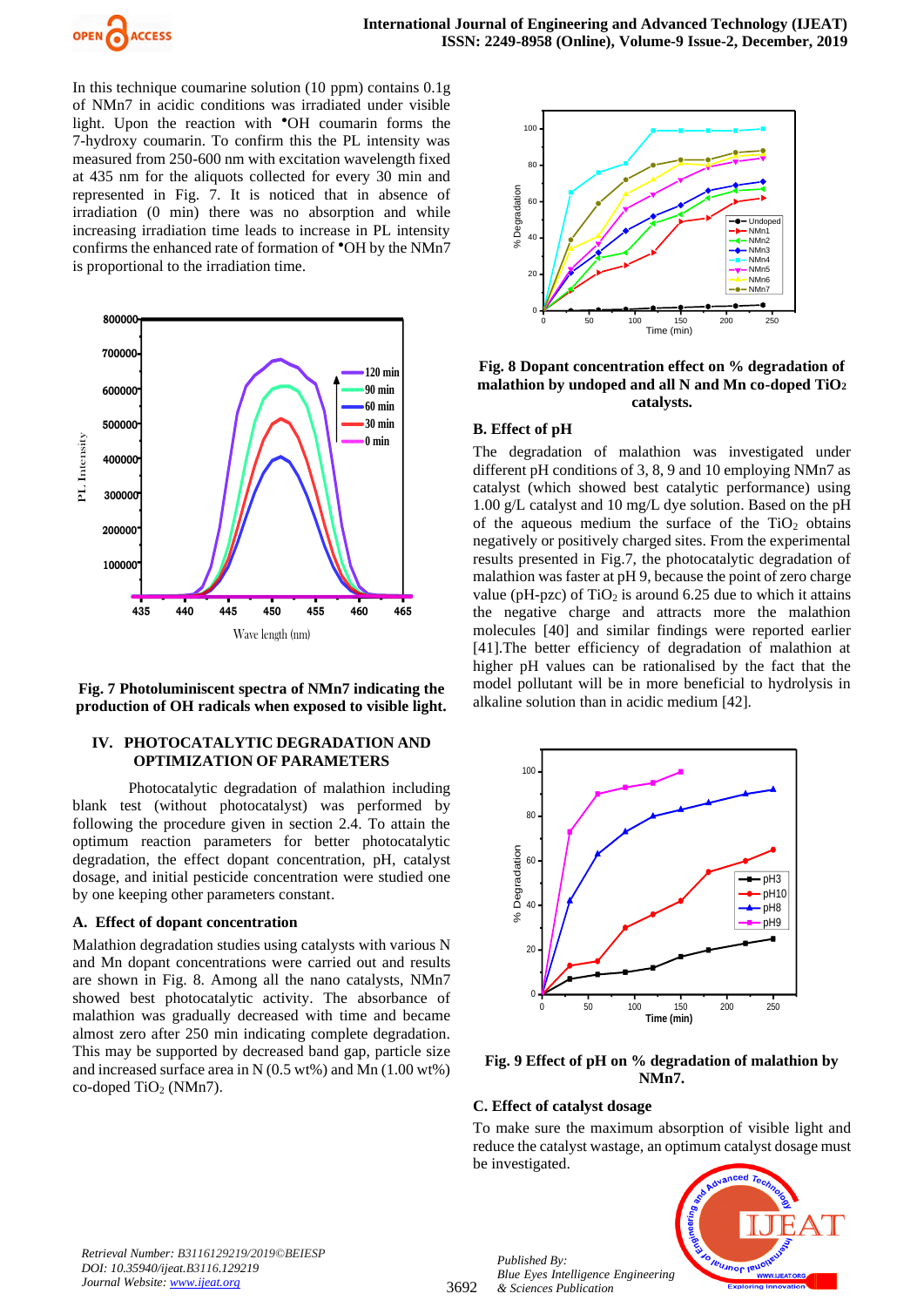## **Sol-Gel Synthesized N and MN Co-Doped Tio<sup>2</sup> Nanomaterial for Photocatalytic Degradation of Malathion under Visible Light Irradiation**

Photocatalytic degradation studies carried out with different dosage (0.50- 2.00 g/L) of NMn7 at pH 9 and results are shown in Fig. 8. The optimum catalyst dosage was found to be 1.50 g/L and complete degradation was achieved in 150 min. The degradation rate was increased with increase in catalyst dosage up to 1.50 g/L. Generally augment in dosage of the catalyst facilitates the absorption of more number of photons, which generates much electrons and holes and thus enhances the production of hydroxyl radicals [<sup> $^{\bullet}$ </sup>OH]. Also, the there will be an increase in adsorption of organic pollutants upon increasing catalyst dosage and facilitates the photocatalytic activity. However, turbidity and agglomeration of catalyst particles was observed if the catalyst dosage increased more than 1.50 g/L, due to which the light penetration is suspended and photocatalytic activity decreased [43]. The high catalyst dosage significantly effects the dispersion.



**Fig. 10 Catalyst dosage effect on % degradation of malathion by NMn7.**

## **D. Effect of initial pesticide concentration**

The optimum initial pesticide concentration was attained by the experiments carried out by varying pesticide concentrations of 1, 5, 10 & 15 mg/L at fixed catalyst dosage and pH. From Fig.9 the optimum initial concentration of pesticide was found to be 5 ppm at pH 9 and catalyst dosage of 1.50 g/L. The rate of degradation is reduced if the concentration is more than 5 ppm because the fixed amount of catalyst cannot produce the sufficient ●OH radicals to attack the increased number of pesticide molecules and also due to deactivation of the catalyst particles by blanket effect [44].



**Fig. 11 Effect of initial malathion concentration on % degradation of malathion by NMn7.**

# **V. POSSIBLE MECHANISM FOR PRODUCTION OF OH AND DEGRADATION OF MALATHION**

Visible light + Catalyst  $\rightarrow$  Catalyst (h<sup>+</sup> + e<sup>-</sup>)

 $h^+ + H_2O \rightarrow H^+ + \overline{O}H$  $h^+$  +  $\cdot$ OH  $\rightarrow \bullet$ OH  $e^- + O_2 \rightarrow O_2^$  $e^- + O_2^- + H_2O \rightarrow HO_2$ <sup>+</sup> + OH  $e^- + HO_2^+ + H^+ \rightarrow H_2O_2$  $e^- + H_2O_2 \rightarrow \text{^oOH} + \text{^oOH}$  $\text{OH} + \text{Malathion} \rightarrow \text{Degradation Products}$ 

## **VI. CONCLUSION**

Co-doping of Nitrogen and Manganese into  $TiO<sub>2</sub>$ matrix was successfully achieved by sol-gel method. The photocatalytic efficiency of synthesized catalyst was studied by degrading organophosphorous pesticide, malathion under visible light irradiation. The desired anatase phase with decreased band gap and particle size was achieved in all the synthesized nano catalysts. Nitrogen doping caused visible light response and Manganese doping improved the trapping of electrons and inhibiting  $e^{-}/h^{+}$  recombination during photocatalytic process. Among all synthesized catalysts 0.50 wt% N & 1.00 wt% Mn-TiO<sub>2</sub> exhibited excellent in visible light photocatalytic activity. 100% degradation of malathion with initial concentration of5 mg/Lwas achieved in 120min at pH9 with catalyst dosage of 1.50 g/L. It can be concluded that co-doping of  $TiO<sub>2</sub>$  with N and Mn is a promising route for enhanced photocatalytic degradation of pollutants in aqueous medium.

*Retrieval Number: B3116129219/2019©BEIESP DOI: 10.35940/ijeat.B3116.129219 Journal Website[: www.ijeat.org](http://www.ijeat.org/)*

*Published By: Blue Eyes Intelligence Engineering & Sciences Publication* 

3693